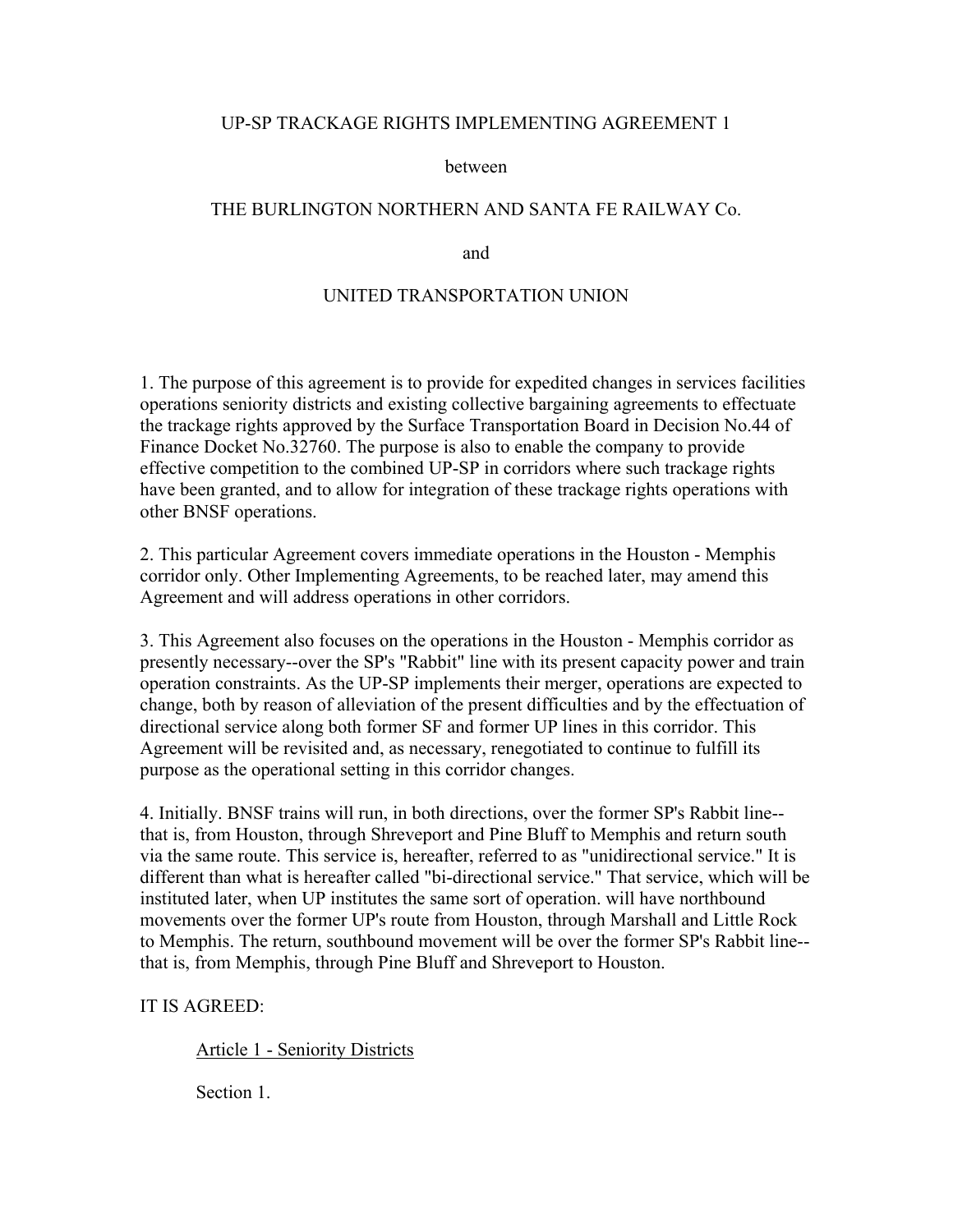The following new zones are added to the BN Midwest Seniority District:

Houston Zone:

Houston to Shreveport

Marshall Zone:

Marshall to Little Rock and Pine Bluff to Shreveport in bidirectional service: Shreveport to Pine Bluff in unidirectional service

Shreveport and Pine Bluff Yards

Memphis West Zone:

Memphis to Pine Bluff and Little Rock to Memphis in bidirectional service; Memphis to Pine Bluff in unidirectional service

Section 2

A. Unless changed by a subsequent agreement, Marshall (Shreveport during unidirectional service only) and Memphis are established as the home terminals for the above new seniority zones. The carrier may establish a combination road/yard extra board at any or all of these home terminals in accordance with existing agreements.

B. When Houston crews, destined to Marshall or Shreveport, tie up under the Hours of Service Law at or east of West Lead (Keithville), the first out Marshall (Shreveport) crew will be used to provide relief. When so used the Marshall (Shreveport) crew will be transported to the train and handle it through Marshall (Shreveport), without release and handle the train on to Little Rock (Pine Bluff). Marshall (Shreveport) crews used in this manner will be paid actual miles transported and run west of Marshall (Shreveport) with a minimum or 25 miles.

Likewise, when a Marshall (Shreveport) crew, destined to Little Rock (Pine Bluff) must tie up under the Hours of Service Law at or east of Sheridan Junction (Rison), the first out Memphis crew may be used to provide relief. When so used the Memphis crew will be transported to the train and handle it through Little Rock (Pine Bluff) without release, and handle the train on to Memphis. Memphis crews used in this manner will be paid actual miles transported and run east of Little Rock (Pine Bluff) with a minimum of 25 miles.

Likewise, when a Memphis crew, destined to Little Rock (Pine Bluff). must tie up under the Hours of Service Law at or west of Wacross (Humphrey), the first out Marshall (Shreveport) crew may be used to provide relief. When so used the Marshall (Shreveport)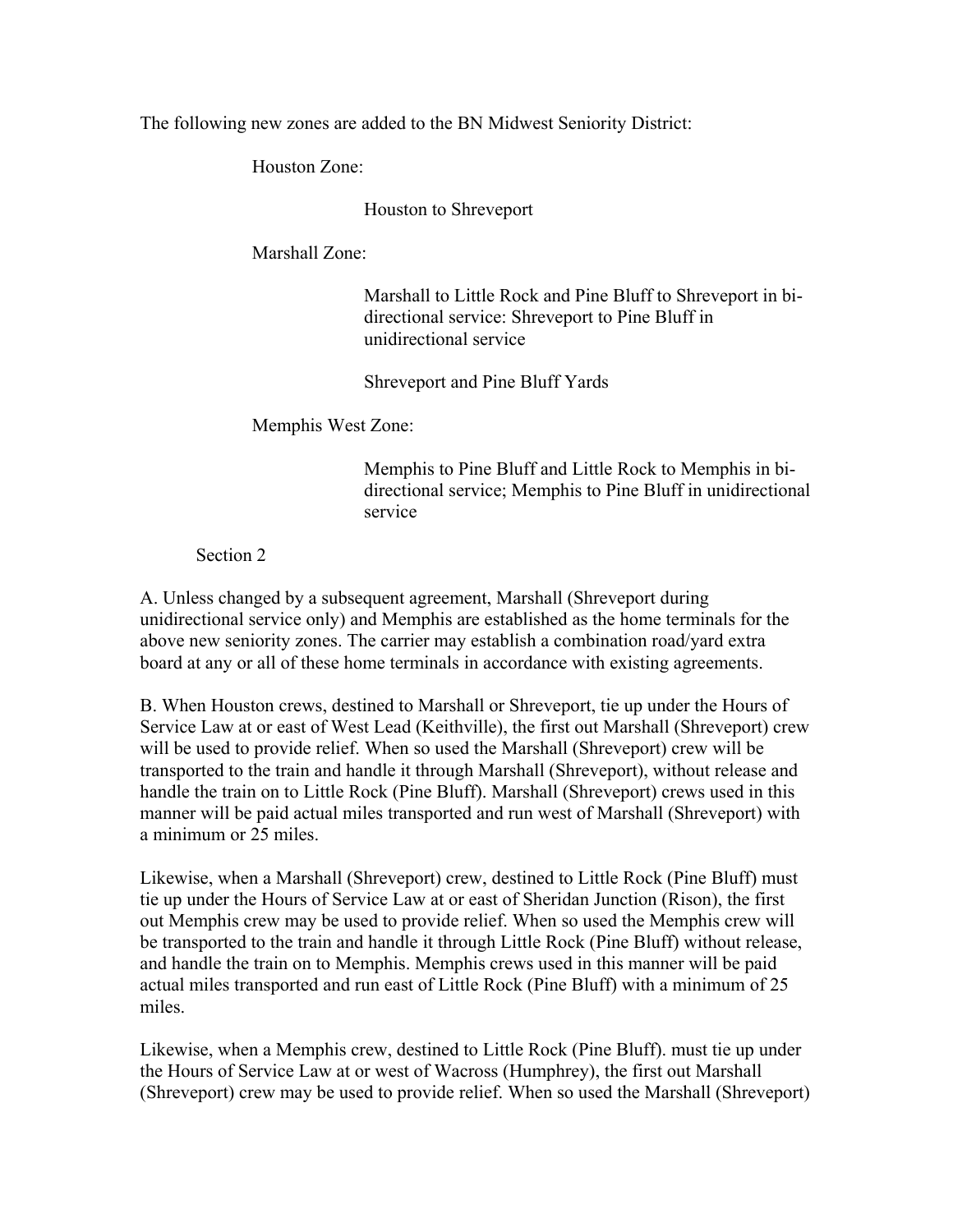crew will be transported to the train and handle it through Pine Bluff without release, and handle the train on to Shreveport. Marshall (Shreveport) crews used in this manner will be paid actual miles transported and run east of Pine Bluff with a minimum of 25 miles.

Likewise, when a Marshall (Shreveport) crew, destined to Shreveport, must tie up under the Hours of Service Law at or west of Alden Bridge (Payne), the first out Houston crew will be used to provide relief. When so used the Houston crew will be transported to the train and handle it through Shreveport without release, and handle the train on to Houston. Houston crews used in this manner will be paid actual miles transported and run east of with a minimum of 25 miles.

C. 1. To provide sufficient manpower based on minor fluctuations in business, the Teague extra board can be used to augment the Houston extra board. When so used, the first-out Teague extra board employee(s) will be assigned to the Houston extra board for a period hot to exceed seven (7) days. When used in this manner, the Teague extra board empIoyee(s) will be paid full deadhead miles between Teague and Houston at the beginning of this period, and when released, a daily meal allowance of \$40.00 and be provided lodging.

In the event that a longer term manpower need arises of sixty days or less (like a grain rush), the junior trainman from Teague can be force assigned if there are no bids for the advertised vacancies. When force assigned under the terms of this agreement provision, Teague trainmen will be provided lodging and be paid a daily meal allowance of \$40 (or \$80 per day if the employee elects to provide his own lodging).

These measures are not intended to allow the Carrier to avoid the need to hire additional trainmen when genuine, long term needs exist at Houston. However, if the Carrier hires additional employees at Houston, these newly hired employees cannot be displaced (bumped) by senior employees who live in Teague during their first year of employment.

2. To provide sufficient manpower based on minor fluctuations in business at Shreveport and Memphis, the carrier may utilize Section 4 of the Midwest Seniority District Agreement (the December 15, 1995 Memorandum of Agreement).

Section 3

The following Schedule Rules will be applicable in the newly-established zones:

A. Houston Zone: Joint Texas Division B. Shreveport/Marshall Zone: Frisco

C. Memphis West Zone: Frisco

Article 2 - Selection of Forces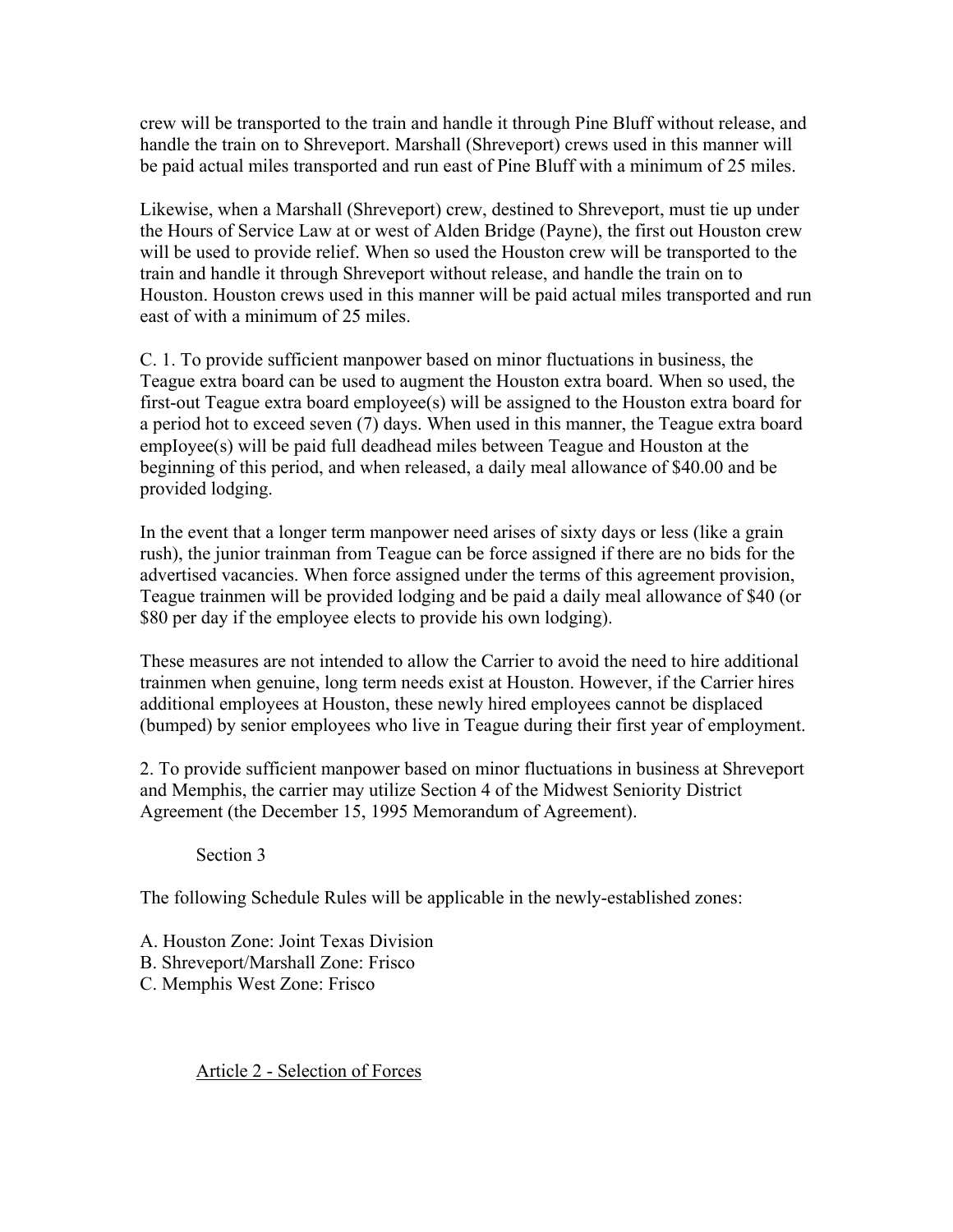Section 1

For the initial job assignments, first preferences in assignments to the newly established zones will go to the following existing Zones on the Midwest Seniority District:

| Houston Zone:                | Teague Zone                                                                                                |
|------------------------------|------------------------------------------------------------------------------------------------------------|
| Shreveport/Marshall<br>Zone: | Ft. Worth, Tulsa-Creek-Sherman, Cherokee,<br>Springfield <sup>1</sup> and Rolla Zones                      |
|                              | Ft. Worth, Tulsa-Creek-Sherman, Cherokee,<br>Memphis (West) Zone: Springfield <sup>2</sup> and Rolla Zones |

 $1,2$  Subject to Springfield - Lebanon Sub prior rights

If the initial assignments aren't filled from these primary preference zones, only then may resort be had, in order, to the rest of the Midwest Seniority District, the balance of the BNSF system and Section 4 of the Midwest Seniority District Agreement (the December 15, 1995 Memorandum of Agreement). If there are more bidders than positions, the assignments will be awarded on the basis or the earliest trainman/yardman seniority date.

## Section 2

After the initial job assignments, employees appearing on the BN Midwest Seniority District Roster will have preference to assignment on the new zones of that district. Assignments (including extra board) on any of the new territories described in Article 1 above will be bulletined for a 10-day period on the BN Midwest Seniority District, and the senior trainman making application will be assigned.

#### Section 3

If the procedures of Section 2 do not fill a newly established assignment, the procedures of Section 4 of the Midwest Seniority District Agreement (the December 15, 1995 Memorandum of Agreement), dealing with Force Assignment Between Zones of the Midwest Seniority District, will apply.

#### Section 4

A. Beginning on the date assigned and continuing for 2 years thereafter, any employee who is assigned to one of the new positions and who elects to receive the benefits of the UTU Moving Benefits Package cannot be displaced by a senior employee, unless the senior employee is unable to hold an assignment on his/her home seniority district. (This does not preclude normal seniority exercise and choice of assignments among employees in the newly established zones.)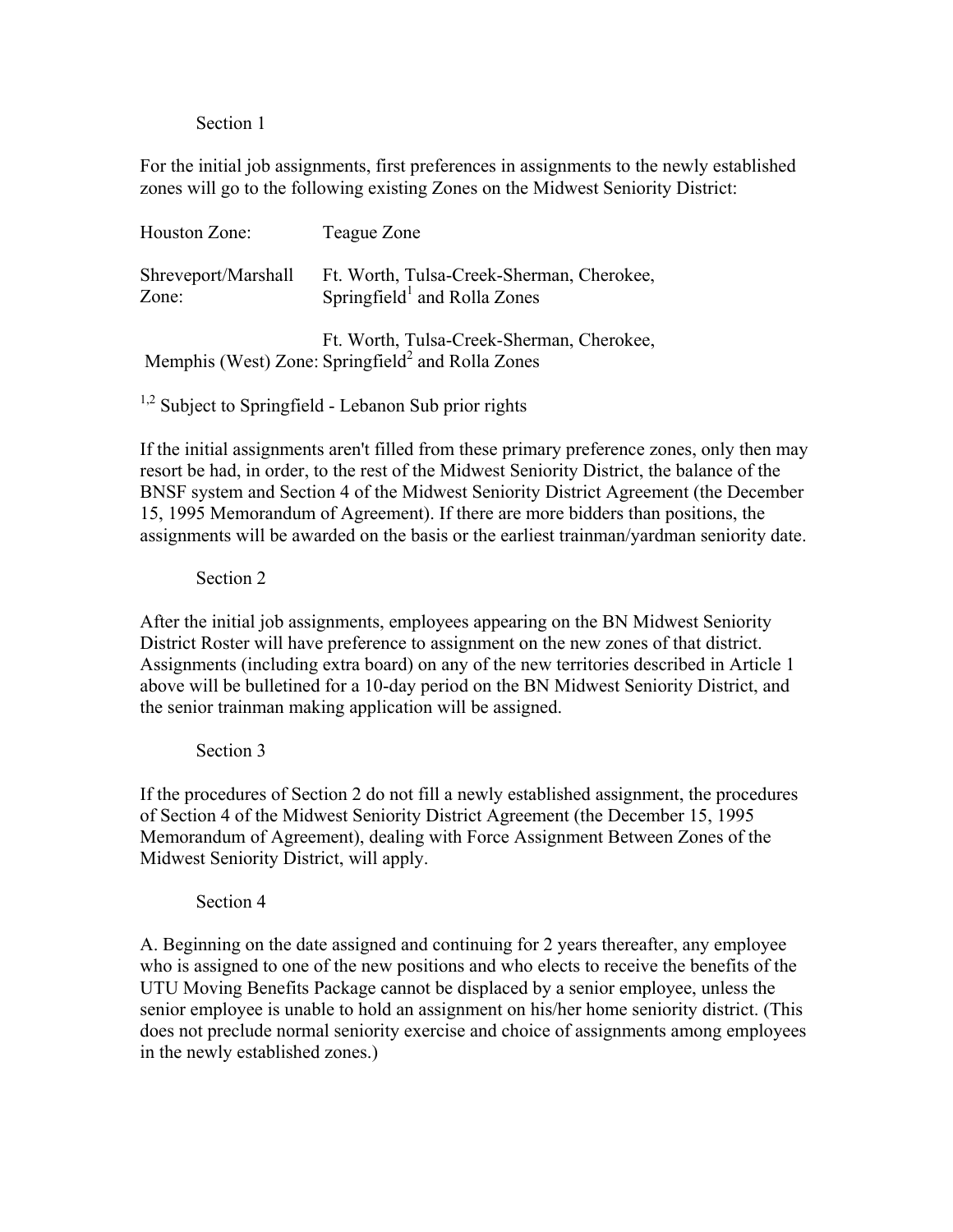B. Any employees who are awarded, or force assigned to, these newly-established positions and who elect to receive the benefits of the UTU Moving Benefits Package will have a right of return to their former location by virtue of exercising their pre-existing seniority rights upon the expiration of a two year period running from the date they took the new assignment. Any other employees who are awarded, or force assigned to, these newly-established positions will have a right of return to their former location by virtue of exercising their pre-existing seniority rights (if they retained such rights)..

# Article 3 - Supplements

The elements contained within this article are strictly and only in exchange for the Organization's cooperation in expeditiously reaching a voluntary Implementing Agreement without resort to the delays and risks associated with arbitration under Section 4 of the Norfolk & Western Conditions. Since these elements go beyond the "selection of forces" issues which are the proper and limited subject matter of Section 4, they shall have no application, precedential value or persuasive force in any other setting, including failure of ratification.

## Section 1

A. For a one year period after initiation of operations, any employee who is the successful bidder for one of the newly-established positions or is force assigned (and who has not yet made a bona fide change in residence) will, for a 90-day period, be provided lodging at both the home and away from home terminals (except at their own home point) and a daily meal allowance of \$40 (or \$80 per day if the employee elects to provide his own lodging).

B. For a one year period after initiation of operations, any employees who are successful bidders for such positions, or who are force assigned, and who make an actual bona fide change in residence will receive all the benefits of the UTU Moving Benefits Package, signed on March 1, 1996. Payments will not be made during the first 60 days after the initiation of operations. Employees who occupy permanent positions at Houston, Marshall (Shreveport) and Memphis on the 60th day can request moving benefits under the BNSF/UTU Moving Benefits agreement. It is understood that the carrier will determine the number of moving benefit packages available, but in any event moving packages will only be payable to employees who make bona fide moves, and such packages will not be offered after 1 year.

C. Should the carrier cease operations on one or more of the new districts, or if, for a three year period after initiation of operations, there is a sustained reduction in service on one or more of the new districts which causes the furlough of successful bidders, the affected employees who make an actual bone fide change in residence back to their former location or to a new location will receive all the benefits of the UTU Moving Benefits Package signed on March 1, 1996.

Section 2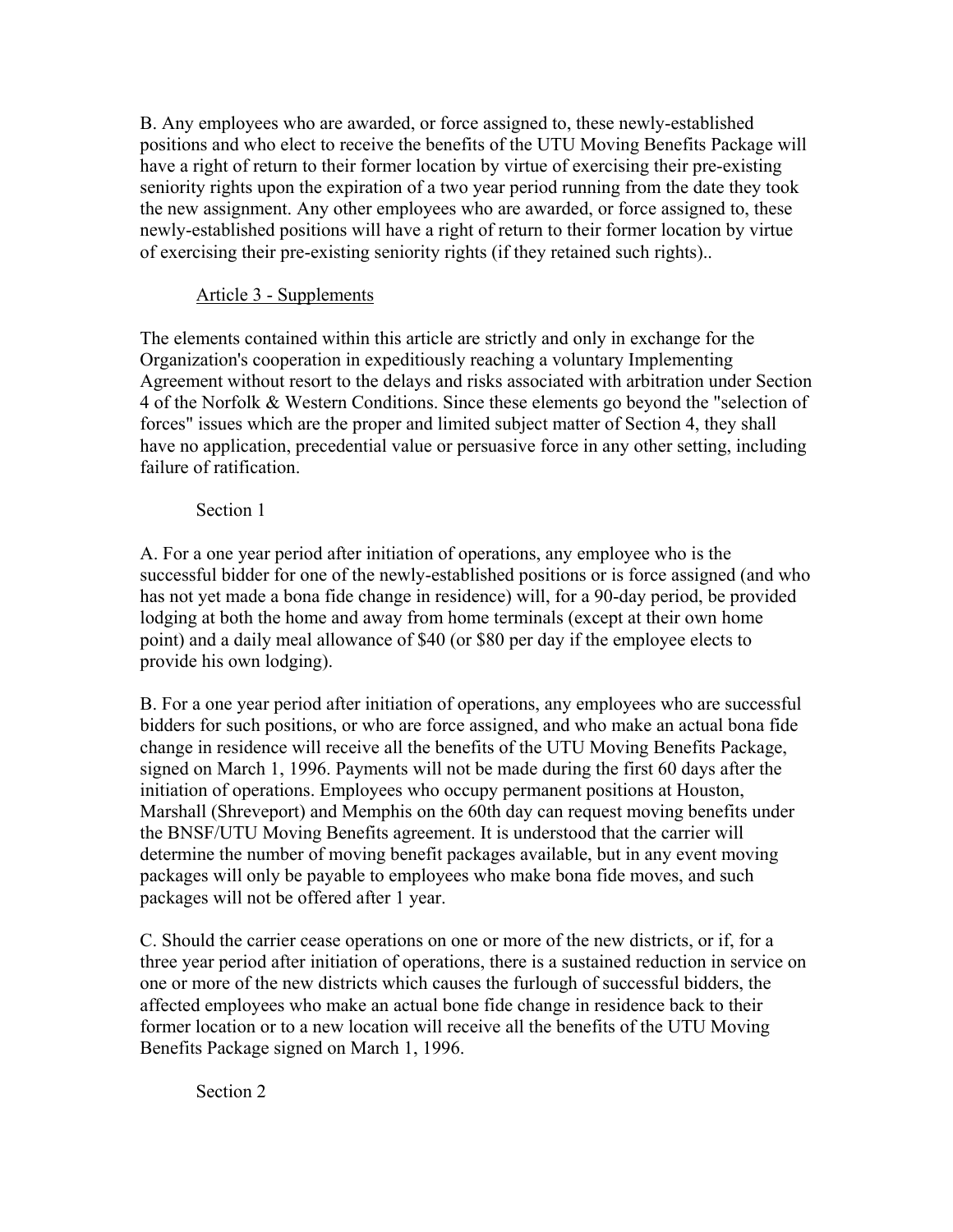A. Separate productivity funds, under Article VIII, Section 2 of the parties' Crew Consist Agreement effective May 20. 1993, will be established for the newly created Shreveport/Marshall and Memphis West Zones. The Houston Zone will remain in the Joint Texas Division fund.

B. Employees who are eligible to receive shares from the Productivity Fund on their old seniority district or zone will be eligible to receive shares in these newly created Zones.

## Section 3

A. Upon commencement of the bi-directional operation, Carrier will provide transportation between Little Rock and Pine Bluff for all crews protecting a tour or duty which originates and/or terminates at Pine Bluff or Little Rock, in order to have such crews in place to make the return trip by the other line. Similarly, the Carrier will provide transportation between Marshall and Shreveport for Houston crews protecting a tour of duty which originates at Shreveport, in order to have such crews in place to make the return trip by the other line. Similarly, the Carrier will provide transportation between Shreveport and Marshall for Marshall-based crews.

B. Whether at the beginning or at the conclusion of a tour of duty, Memphis - based crews transported from Pine Bluff to Little Rock, and Marshall (Shreveport) - based crews transported from Little Rock to Pine Bluff shall be paid established highway mileage (42) between those two points at the basic through freight rate.

C. Whether at the beginning or at the conclusion of a tour of duty, Houston Zone crews transported from Marshall to Shreveport shall be paid established highway mileage (50) between those two points at the basic through freight rate.

D. In the event individual crew members elect not to avail themselves of transportation as described above, highway mileage payments shall nevertheless be paid to such crew members.

E. Individual crew members who choose to reside in the Shreveport vicinity may, for a period of 2 years from commencement of bi-directional operations, request carrier-paid commuter van service from Shreveport to Marshall for commencement of a trip out of Marshall. In such event, the crew member(s) shall not be considered on duty or under pay, nor shall they be entitled to the highway mileage payments set forth above; rather, such van service shall be considered merely as a convenience to crew members who may elect to maintain their personal residences closer to Shreveport than to Marshall.

F. Individual crew members who choose to reside in the Marshall vicinity may, until the commencement of bi-directional operations, request carrier-paid commuter van service from Marshall to Shreveport for commencement of a trip out of Shreveport. In such event, the crew member(s) shall not be considered on duty or under pay, nor shall they be entitled to the highway mileage payments set forth above; rather, such van service shall be considered merely as a convenience to crew members who may elect to maintain their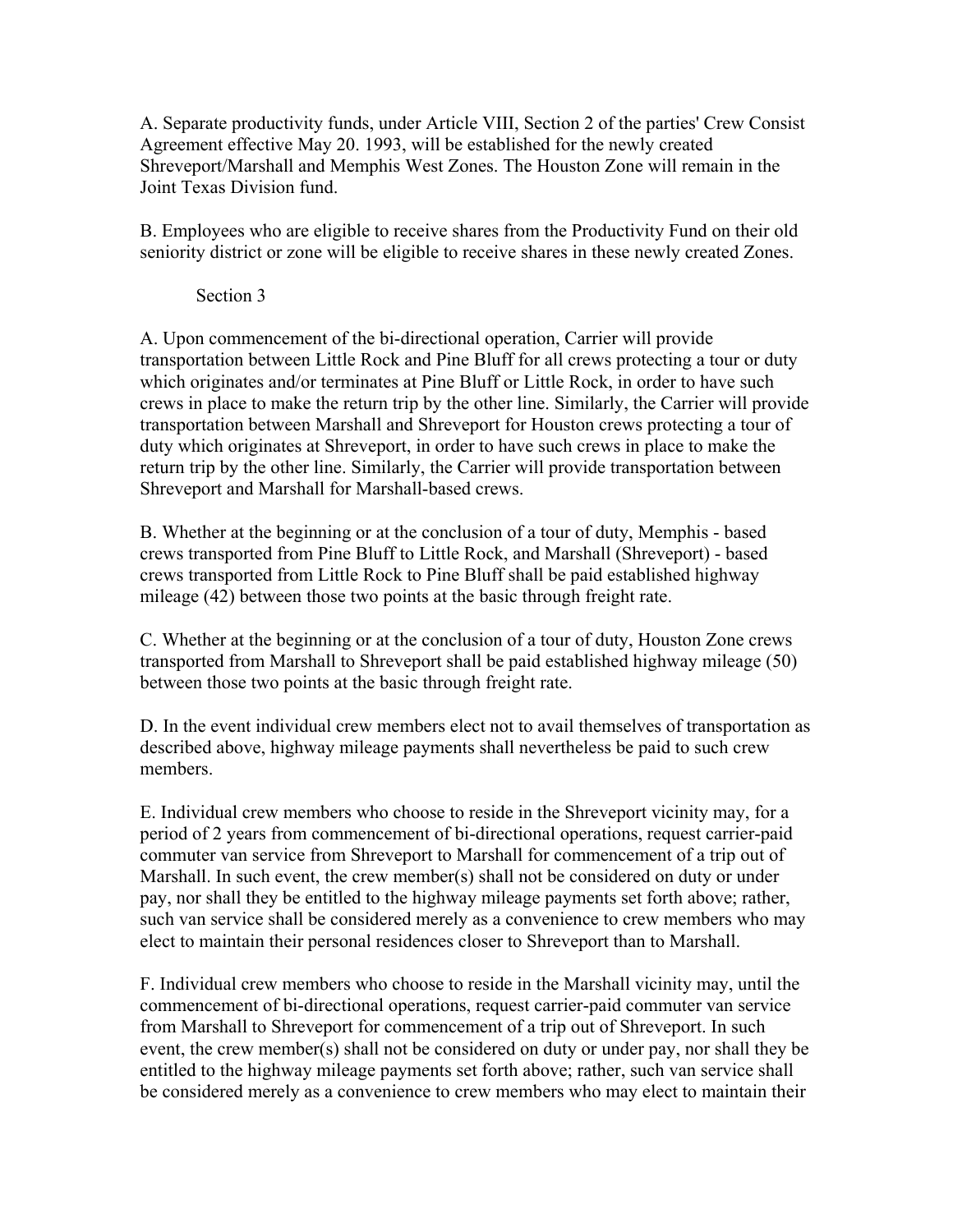personal residences closer to Marshall than to Shreveport. If such a crew member makes this commute in his own vehicle, he will be allowed 50 miles, computed at IRS mileage rates, as expenses.

G. In the event a crew member requests transportation at the conclusion of a trip under B or C above, and time waiting for transportation from tie-up until arrival of said transportation exceeds 45 minutes, all time waiting from expiration of 45 minutes until arrival of said transportation shall be paid to the crew member at the prorata basic through freight rate.

Section 4

A. During a two-year period following commencement of operations and when the Houston. Marshall (Shreveport) or Memphis pool requires 4 or fewer conductors, employees in pool freight service in that zone shall earn a payroll period compensation guarantee of not less than 17 basic days at the conductor's basic through freight (unassigned, less than 100 mile) rate of pay.

B. The amount of the employee's payroll period compensation guarantee may be prorated or reduced on the basis of 1/13, 1/14, 1/15 or 1/16 (depending on the number of days in the payroll period) for each 24 hour period or portion thereof, when an employee lays off or is otherwise unavailable for service. Special allowances paid for working on reduced crews, penalty payments and payments for attending operating rules classes, training

Classes, physical examinations and holidays shall be paid in addition to the guaranteed amount.

Section 5

Overmiles on these runs will be paid as if these were Intraseniority District runs under the 1985 and 1996 National Agreements. Overtime will be apply when the time on duty exceeds the miles run or paid for divided by the applicable hourly factor.

Section 6

For a one year period following initiation of operations. Held Away from Home Terminal payments shall be made on a continuous basis after the expiration of 16 hours.

Section 7

Houston Zone Conductors will receive a three hour call for duty at Houston.

Article 4- General

Section 1.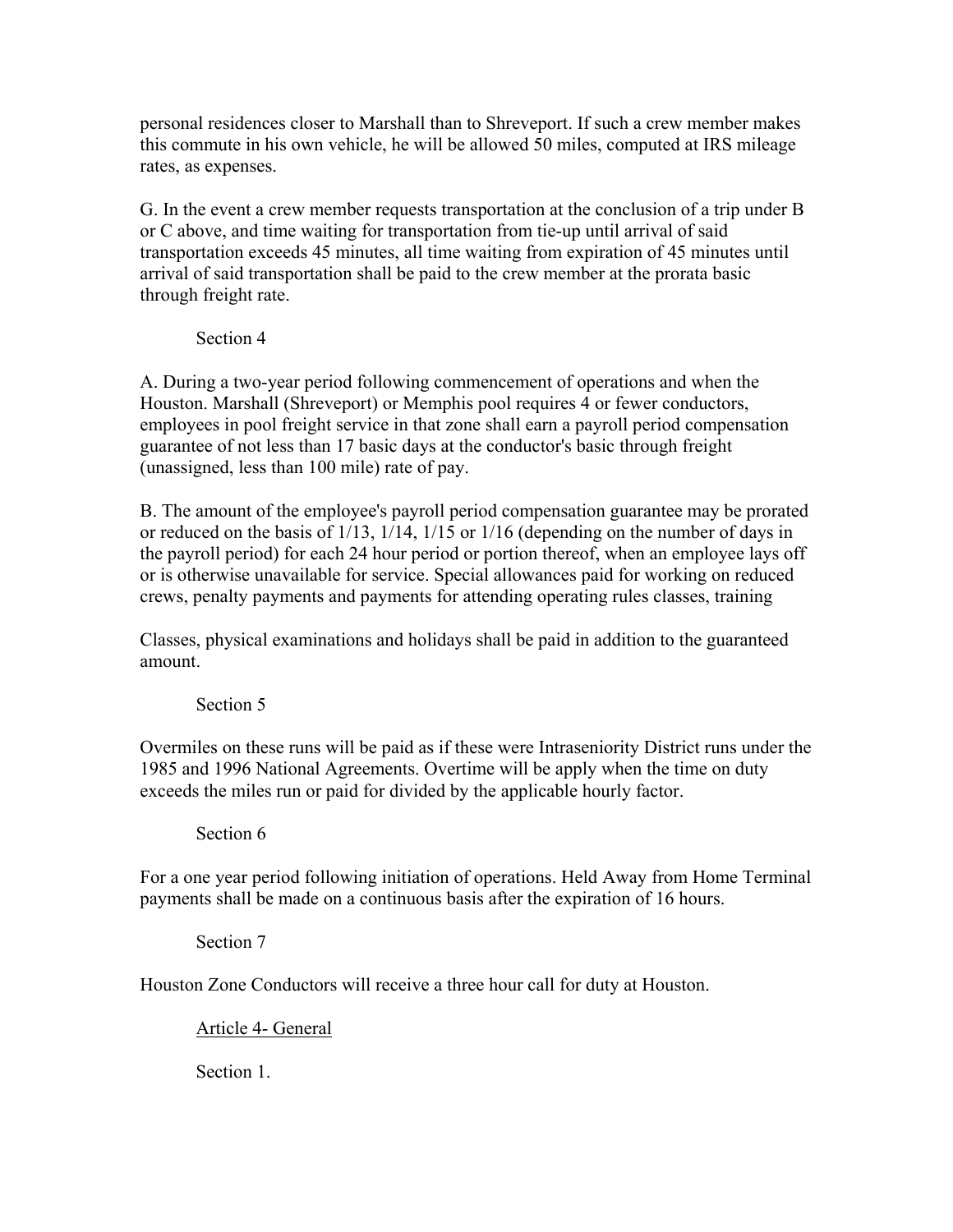A. The parties have negotiated this Agreement mindful of the fact that their futures are linked and that we must work together to succeed over the long term. Therefore, the parties mutually pledge and commit themselves to act reasonably in the application of this agreement.

B. The parties will meet within 90 days of the implementation of this Agreement to review its operation.

Section 2

A. All pre-existing agreements that conflict with the terms or this agreement are superseded to the extent of the conflict. All preexisting agreements that do not conflict with the terms of this agreement remain in full force and effect.

B. This implementing agreement is made pursuant to the Norfolk & Western Conditions (354 I.C.C. 605, 610-615) which, by this reference, are incorporated here.

C. Except as specifically provided, nothing in this implementing agreement shall be interpreted to expand or contract protective benefits provided in the Norfolk & Western Conditions imposed by the Interstate Commerce Commission and incorporated here by paragraph B of this section.

Section 2. This agreement will become effective upon execution by the parties, and will later be changed by mutual agreement or in accord with applicable law.

Signed and accepted at Fort Worth, Texas this  $26<sup>th</sup>$  day of February, 1997

| for: UNITED                 | for: THE BURLINGTON      |
|-----------------------------|--------------------------|
| <b>TRANSPORTATION UNION</b> | <b>NORTHERN</b>          |
|                             | AND SANTA FE RAILWAY     |
| Carl Vahldick               | CO.                      |
| General Chairman            |                          |
|                             | Wendell Bell             |
| G. D. Welch                 | Director-Labor Relations |
| General Chairman            |                          |

Milton H. Siegele Jr. Director-Labor Relations

November 10, 1997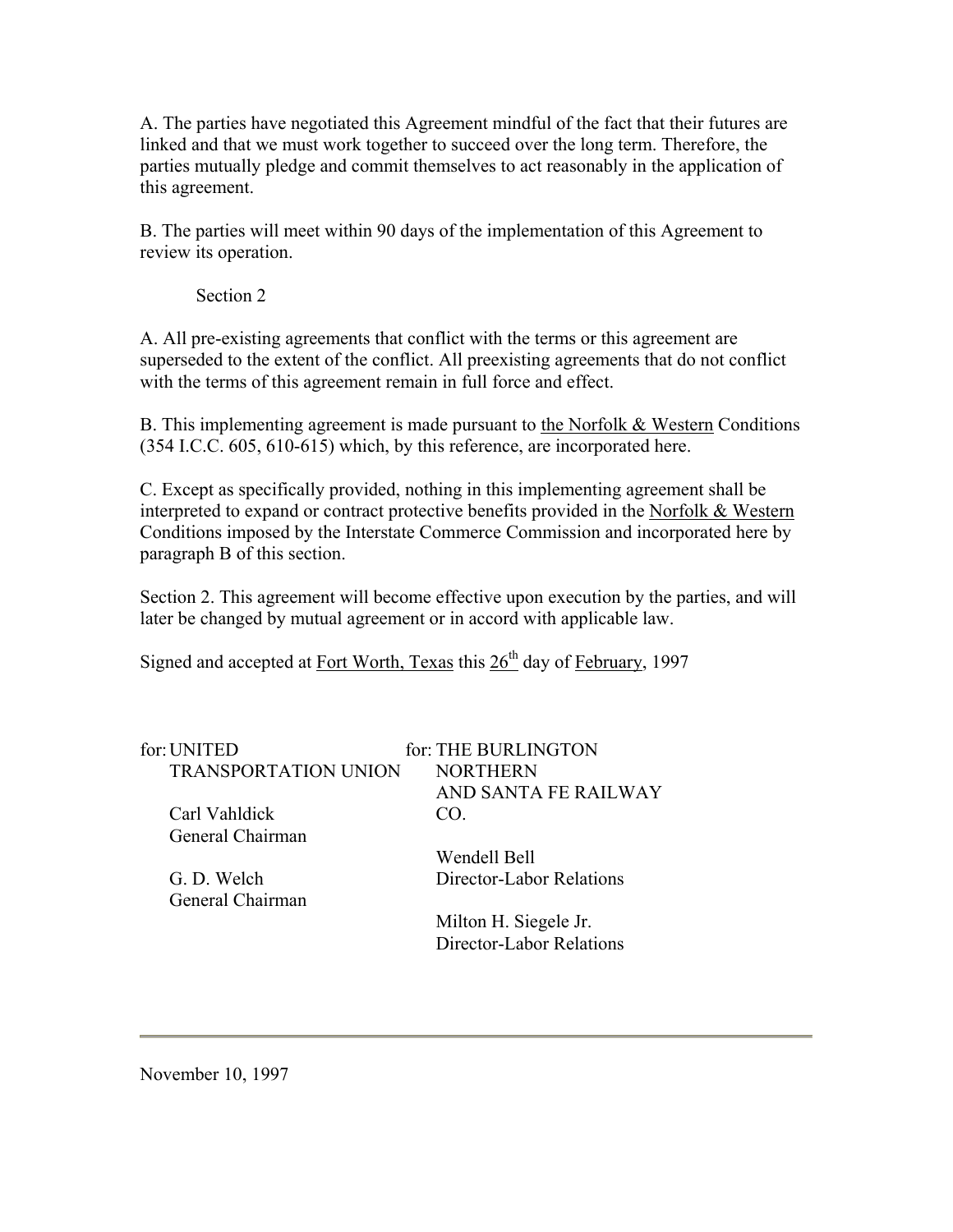Mr. Carl Vahldick, GC United Transportation Union

Dear Mr. Vahldick:

This letter will confirm our discussions about the trackage rights operations covered by our October 17 Notice, specifically the Little Rock - Pine Bluff turnaround local and the temporary Pine Bluff extra board.

The following will apply to these operations:

1. The Little Rock - Pine Bluff line will be included in the territory of the Memphis West zone of the Midwest Seniority District.

2. Anyone on the Midwest Seniority District roster may bid for the Little Rock - Pine Bluff turnaround local.

3. It is understood that the moving benefits of the New York Dock Conditions will apply to the successful bidder, or that person may elect a single payment of \$35,000 in lieu of all the benefits of the New York Dock moving benefits package. It is also understood that the receipt of such benefits will bring the successful bidder under the provisions of Article 2, Section 5 of UP-SP Trackage Rights Implementing Agreement 1.

4. If a position on this assignment goes no-bid, it may be filled by a temporary transfer under the provisions of the parties' Temporary Transfer Agreement.

5. While the Pine Bluff temporary extra board is in place, temporary vacancies on this assignment will be filled from that source; thereafter, they will be filled by the Memphis West extra board.

6. The Pine Bluff temporary extra board will be established from the (late bulletins are awarded until the bi-directional operation starts. At that time, this board shall cease to exist. It is understood that this arrangement is entirely without any prejudice or precedent on the issue of the propriety of establishing extra boards at outlying points.

7. The Pine Bluff temporary extra board will protect vacancieson the Little Rock-Pine Bluff local: and it may dogcatch that local, and dogcatch trains from Memphis that tie up at or south of Hunter, and trains from Shreveport that tie up at or north of Buena Vista.

8. Anyone on the Midwest Seniority District roster may bid for the Pine Bluff temporary extra board.

9. The one year period for continuous Held Away from Home Terminal Payments under Article 3, Section 6 of UP-SP Trackage Rights Implementing Agreement 1 will be extended for the duration of this assignment.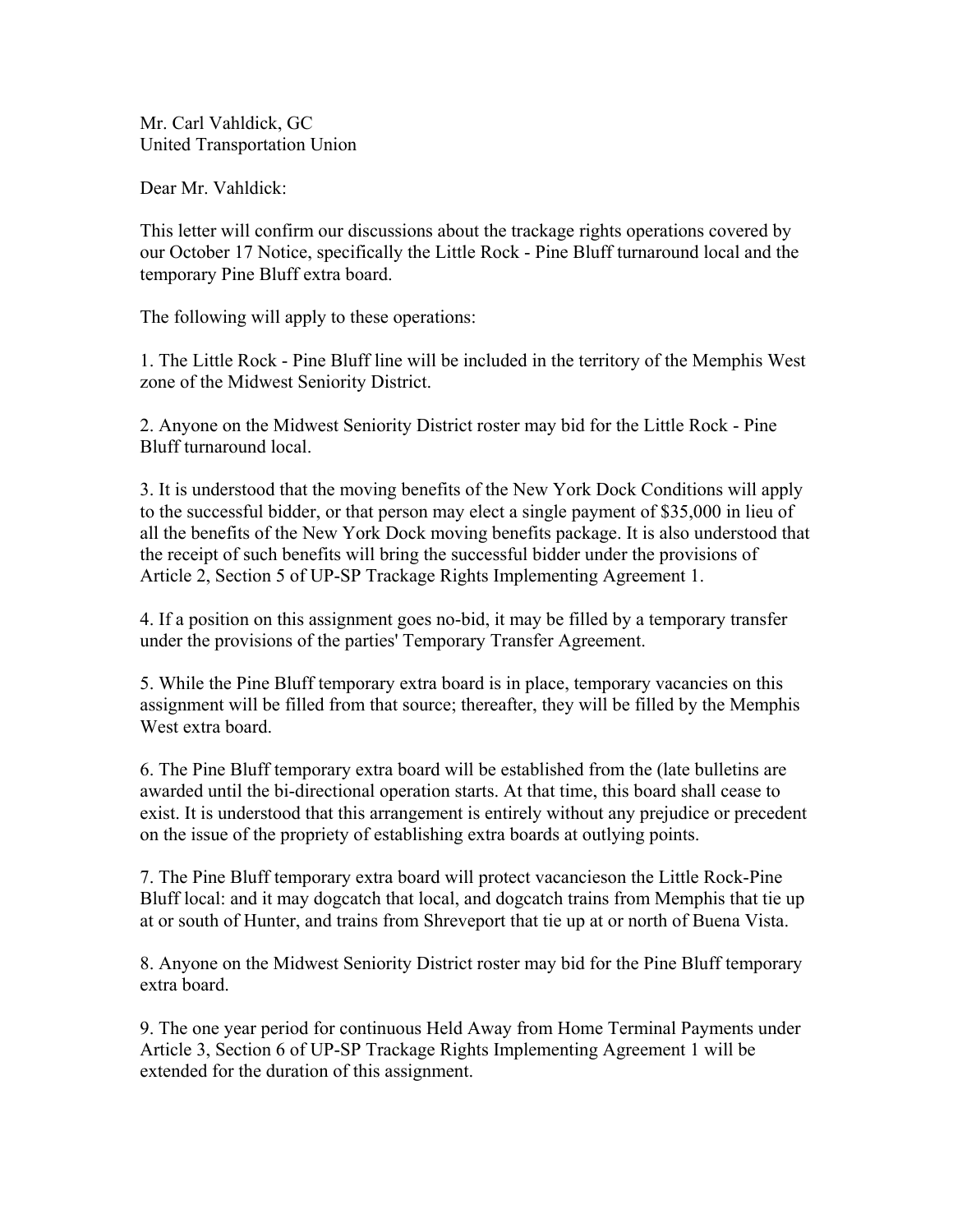10. Successful bidders for the Pine Bluff temporary extra board will, for the duration of the assignment, be provided lodging at Pine Bluff and a daily meal allowance of \$40 (or \$80 if the employee elects to provide his own lodging).

11. If the Pine Bluff extra board is used to dogcatch trains from Shreveport that tie up north of Buena Vista, the productivity fund share for that dogcatch trip will be allocated to the Shreveport/Marshall Zone. Any other trips off this extra board will be allocated to the Memphis West zone fund.

Please indicate your acceptance of these understandings by signing this letter.

Sincerely, Wendell Bell Accepted: Carl Vahldick General Chairman - UTU

January 16, 1998

Mr. Carl Vahldick, GC United Transportation Union

Dear Mr. Vahldick:

This letter will serve to confirm our discussions about UP-SP Trackage Rights Implementing Agreement 1, and certain changes which are needed as bi-directional operation begins. We agreed on the following points:

1. In case of main line service interruptions, crews operating in the Memphis West zone would have the right to operate necessary detour movements.

2. The Memphis West extra board will be used to dogcatch trains operating between Little Rock and Memphis; if no one on that board is rested and available, a pool crew may be used.

3. If a crew at the away from home terminal is used to dogcatch a train destined to that away from home terminal, that crew, upon arrival with the dogcaught train at the away from home terminal, will be immediately released and deadheaded to the home terminal.

4. Whether at the beginning or at the conclusion of a tour of duty, Memphis West crews transported from Pine Bluff to Little Rock shall be paid time consumed in being transported, calculated from time relieved (train comes to rest), on a minute basis at the basic pro rata through freight rate, separate and apart from the service trip, with a minimum of two (2) hours.

5. Due to the extraordinary efforts by the crews in this operation and certain other considerations which we have discussed, Held Away from Home Terminal payments